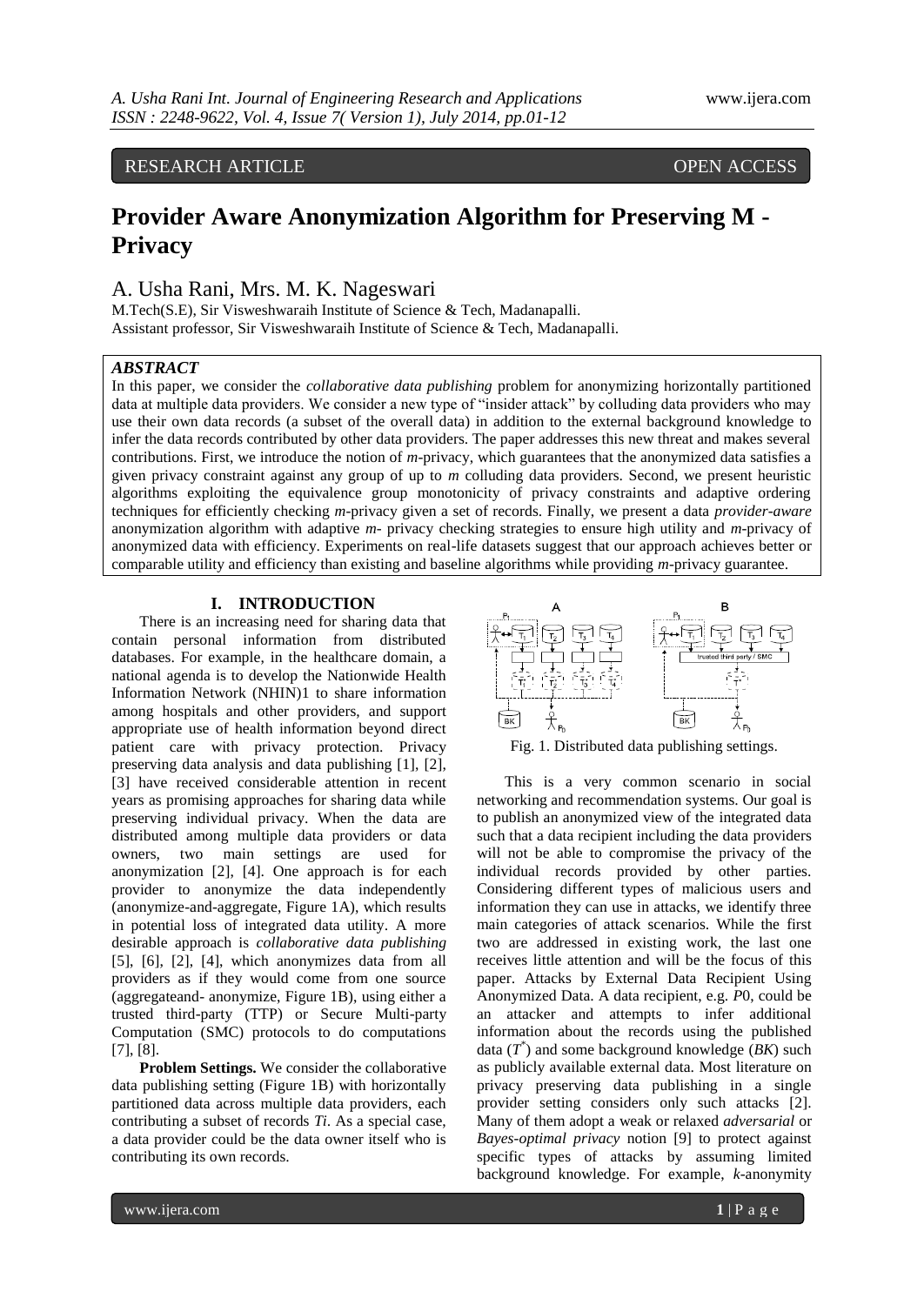[10], [11] prevents identity disclosure attacks by requiring each equivalence group, records with the same quasi-identifier values, to contain at least *k*  records. Representative constraints that prevent attribute disclosure attacks include *l*-diversity, which requires each equivalence group to contain at least *l*  "well-represented" sensitive values [9], and *t*closeness [12], which requires the distribution of a sensitive attribute in any equivalence group to be close to its distribution in the whole population. In contrast, differential privacy [1], [3] publishes statistical data or computational results of data and gives unconditional privacy guarantees independent of attackers background knowledge. Attacks by Data Providers Using Intermediate Results and Their Own Data. We assume the data providers are semi honest [7], [8], commonly used in distributed computation setting. They can attempt to infer additional information about data coming from other providers by analyzing the data received during the anonymization. A trusted third party (TTP) or Secure Multi-Party Computation (SMC) protocols (e.g. [5]) can be used to guarantee there is no disclosure of *intermediate* information *during* the anonymization. However, either TTP or SMC do not protect against data providers to infer additional information about other records using the anonymized data and their own data (discussed below). Since the problem is orthogonal to whether a TTP or SMC is used for implementing the algorithm, without loss of generality, we have assumed that all providers use a TTP for anonymization and note that an SMC variant can be implemented. Attacks by Data Providers Using Anonymized Data and Their Own Data. Each data provider, such as *P*1 in Figure 1, can also use anonymized data  $T^*$  and his own data (*T*1) to infer additional information about other records. Compared to the attack by the external recipient in the first attack scenario, each provider has additional data knowledge of their own records, which can help with the attack. This issue can be further worsened when multiple data providers collude with each other. In the social network or recommendation setting, a user (having an account herself) may attempt to infer private information about other users using the anonymized data or recommendations assisted by some background knowledge and her own account information. Malicious users may collude or even create artificial accounts as in a shilling attack [13]. We define and address this new type of "insider attack" by data providers in this paper. In general, we define an *m adversary* as a coalition of *m* colluding data providers or data owners, who have access to their own data records as well as publicly available background knowledge *BK* and attempts to infer data records contributed by other data providers. Note that 0-adversary can be used to model the external data recipient, who has only access to the external

background knowledge. Since each provider holds a subset of the overall data, this inherent data knowledge has to be explicitly modeled and checked when the data are anonymized using a weak privacy constraint and assuming no instance level knowledge. We illustrate the *m*-adversary threats with an example shown in Table I. Assume that hospitals *P*1, *P*2, *P*3, and *P*4 wish to collaboratively anonymize their respective patient databases *T*1, *T*2, *T*3, and *T*4. In each database, Name is an identifier, **{Age, Zip}** is a quasi-identifier (QI), and Disease is a sensitive attribute.  $T^*a$  is one possible QI-group-based anonymization using existing approaches that guarantees *k* anonymity and *l*-diversity ( $k = 3$ ,  $l = 2$ ). Note that *l* diversity holds if each equivalence group contains records with at least *l* different sensitive attribute values. However, an attacker from the hospital *P*1, who has access to *T*1, may remove all records from  $T^*a$  is also in  $T1$  and find out that there is only one patient between 20 and 30 years old. Combining this information with background knowledge *BK*, *P*1 can identify Sara's record (highlighted in the table) and her disease Epilepsy. In general, multiple providers may collude with each other, hence having access to the union of their data, or a user may have access to multiple databases, e.g. a physician switching to another hospital, and use the increased data knowledge to infer data at other nodes.

| $\scriptstyle T_1$ |                               |             |                    | $T_{2}$   |             |             |     |         |              |                 |                |  |
|--------------------|-------------------------------|-------------|--------------------|-----------|-------------|-------------|-----|---------|--------------|-----------------|----------------|--|
| <b>Name</b>        | Age                           | Zip         | <b>Disease</b>     |           | <b>Name</b> |             | Age | Zip     |              | <b>Disease</b>  |                |  |
| Alice              | 24                            | 98745       | <b>Cancer</b><br>C | Dorothy   |             |             | 38  |         | 98701        | Cancer          |                |  |
| <b>Bob</b>         | 35                            | 12367       | Asthma             | Mark      |             |             | 37  |         | 12389<br>Flu |                 |                |  |
| Emily              | 22                            | 98712       | Asthma             |           | John        |             |     | 31      |              | 12399<br>Flu    |                |  |
|                    | $T_{3}$<br>$\scriptstyle T_4$ |             |                    |           |             |             |     |         |              |                 |                |  |
| <b>Name</b>        | Age                           | Zip         | <b>Disease</b>     |           |             | <b>Name</b> |     | Age     |              | Zip             | <b>Disease</b> |  |
| Sara               | 20                            | 12300       | Epilepsy           |           |             | Olga        |     | 32      |              | 12337           | Cancer         |  |
| Cecilia            | 39                            | 98708       | Flu                |           |             | Frank       |     | 33      |              | 12388           | Asthma         |  |
|                    |                               |             |                    |           | $T_a^*$     |             |     |         |              |                 |                |  |
|                    | Provider                      | <b>Name</b> |                    |           | Age         |             |     | Zip     |              | <b>Disease</b>  |                |  |
|                    | $P_{1}$                       | Alice       |                    |           | 20-301      |             |     | *****   |              | Cancer          |                |  |
|                    | $P_{1}$                       | Emily       |                    |           | 20-301      |             |     | *****   |              | Asthma          |                |  |
|                    | $P_3$                         | <b>Sara</b> |                    |           | 20-301      |             |     | *****   |              | <b>Epilepsy</b> |                |  |
|                    | $P_{1}$                       | Bob         |                    |           | 31-351      |             |     | *****   |              | Asthma          |                |  |
|                    | $P_{2}$                       | John        |                    |           | 31-35]      |             |     | *****   |              | Flu             |                |  |
|                    | $P_4$                         | Olga        |                    |           | 31-351      |             |     | *****   |              | Cancer          |                |  |
|                    | $P_4$                         | Frank       |                    |           | 31-351      |             |     | *****   |              | Asthma          |                |  |
|                    | $P_{2}$                       | Dorothy     |                    |           | 36-401      |             |     | *****   |              | Cancer          |                |  |
|                    | $P_{2}$                       | <b>Mark</b> |                    |           | 36-401      |             |     | *****   |              | Flu             |                |  |
|                    | $P_3$                         | Cecilia     |                    |           | 36-40]      |             |     | *****   |              | Flu             |                |  |
|                    |                               |             |                    |           | $T_b^*$     |             |     |         |              |                 |                |  |
|                    | Provider                      | <b>Name</b> |                    |           | Age         |             |     | Zip     |              | <b>Disease</b>  |                |  |
|                    | $P_{1}$                       | Alice       |                    |           | 20-401      |             |     | *****   |              | Cancer          |                |  |
|                    | $P_{2}$                       | Mark        |                    |           | [20-40]     |             |     | *****   |              | Flu             |                |  |
|                    | $P_3$                         | Sara        |                    | $[20-40]$ |             |             |     | *****   |              | Epilepsy        |                |  |
|                    | $P_1$                         | Emily       |                    |           | 20-401      |             |     | 987**   |              | Asthma          |                |  |
|                    | $P_{2}$                       | Dorothy     |                    |           | 20-401      |             |     | 987**   |              | Cancer          |                |  |
|                    | $P_3$                         | Cecilia     |                    |           | 20-401      |             |     | 987**   |              | Flu             |                |  |
|                    | $P_1$                         | <b>Bob</b>  |                    |           | 20-401      |             |     | 123**   |              | Asthma          |                |  |
|                    | $P_{4}$                       | Olga        |                    |           | [20-40]     |             |     | 123**   |              | Cancer          |                |  |
|                    | $P_4$                         | Frank       |                    |           | [20-40]     |             |     | 123**   |              | Asthma          |                |  |
|                    | $P_{2}$                       | John        |                    | [20-40]   |             |             |     | $123**$ |              | Flu             |                |  |

 $\mathsf{F}$ 

**Contributions:** In this paper, we address the new threat by *m*-adversaries and make several important contributions. First, we introduce the notion of *m*privacy that explicitly models the inherent data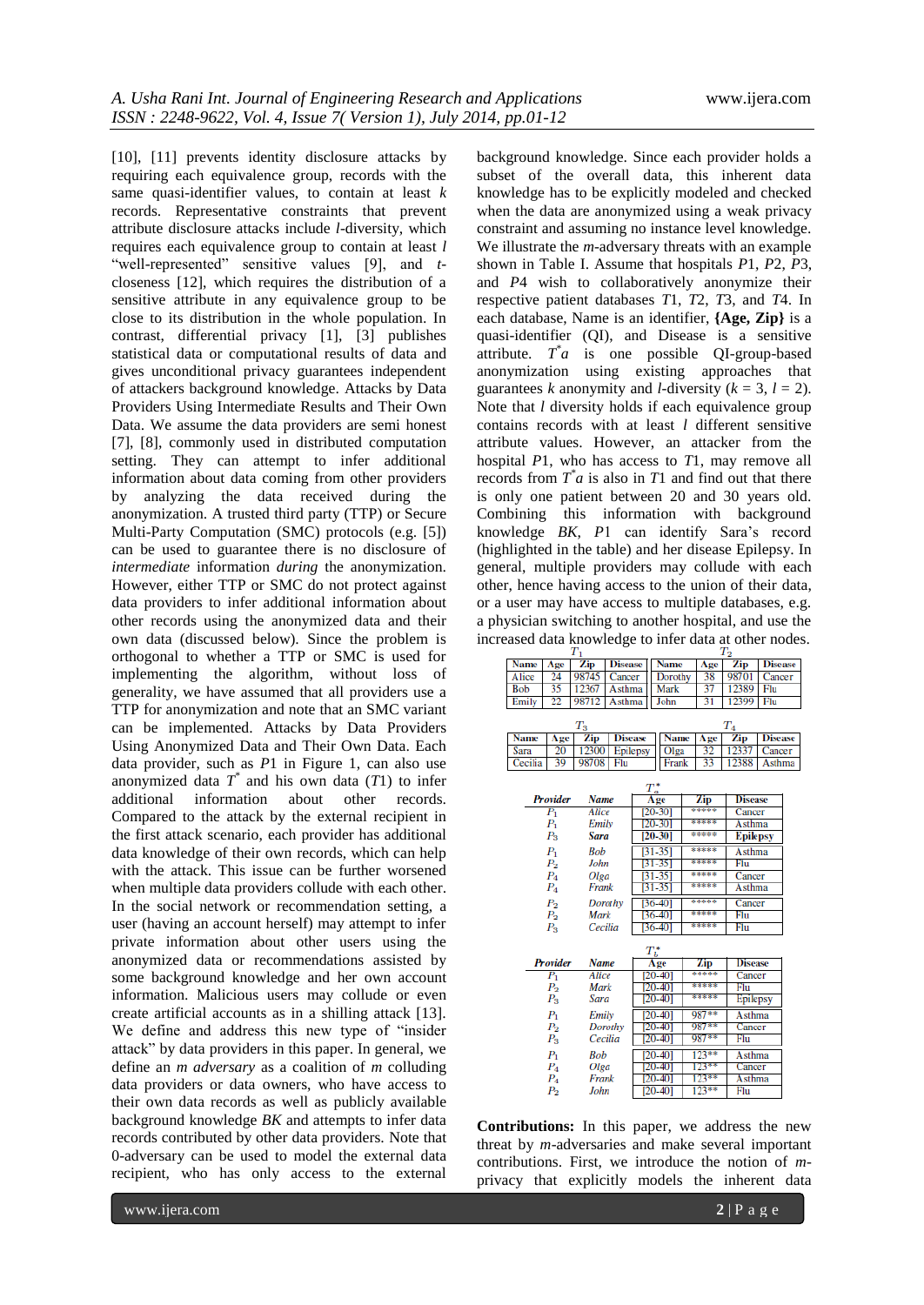knowledge of an *m*-adversary and protects anonymized data against such adversaries with respect to a given privacy constraint. For example, an anonymization satisfies *m*-privacy with respect to *l*diversity if the records in each equivalence group excluding ones from any *m*-adversary still satisfy *l*diversity. In our example in Table I,  $T^*b$  is an anonymization that satisfies  $m$ -privacy ( $m = 1$ ) with respect to *k*-anonymity and *l*-diversity ( $k = 3$ ,  $l = 2$ ). Second, to address the challenges of checking a combinatorial number of potential *m*-adversaries, we present heuristic algorithms for efficiently verifying *m*-privacy given a set of records. Our approach utilizes effective pruning strategies exploiting the equivalence group monotonicity property of privacy constraints and adaptive ordering techniques based on a novel notion of privacy fitness. Finally, we present a data *provider-aware* anonymization algorithm with adaptive strategies of checking *m*privacy to ensure high utility and *m* privacy of sanitized data with efficiency. We experimentally show the feasibility and benefits of our approach using real world dataset.

#### **II.** *m***-PRIVACY DEFINITION**

We first formally describe our problem setting. Then we present our *m*-privacy definition with respect to a given privacy constraint to prevent inference attacks by *m*-adversary, followed by its properties. Let  $T = ft1$ ,  $t2$ , . . . . g be a set of records horizontally distributed among *n* data providers  $P =$ {*P*1*, P*2*, . . . , Pn*}, such that *Ti* is sub set or equal to *T* is a set of records provided by *Pi*. We assume *AS* is a sensitive attribute with domain *DS*. If the records contain multiple sensitive attributes then a new sensitive attribute *AS* can be defined as a Cartesian product of all sensitive attributes. Our goal is to publish an anonymized table  $T^*$  while preventing any *m*-adversary from inferring *AS* for any single record.

#### *A. m-Privacy:*

To protect data from external recipients with certain background knowledge *BK*, we assume a given privacy requirement *C*, defined by a conjunction of privacy constraints:  $C1 \wedge C2 \wedge \ldots \wedge C2$ *Cw*. If a set of records  $T^*$  satisfies *C*, we say  $C(T^*) =$ *true*. Any of the existing privacy principles can be used as a component constraint. In our example (Table I), the privacy constraint *C* is defined as  $C =$  $C1 \wedge C2$ , where *C*1 is *k*-anonymity with  $k = 3$ , and *C*2 is *l*-diversity with  $l = 2$ . Both anonymized tables,  $T^*a$ and  $T^*b$  satisfies  $C$ , although as we have shown earlier,  $T^*$  *a* may be compromised by an *m*-adversary such as *P*1. We now formally define a notion of *m*privacy with respect to a privacy constraint *C*, to protect the anonymized data against *m*-adversaries in addition to the external data recipients. The notion explicitly models the inherent data knowledge of an

*m*-adversary, the data records they jointly contribute, and requires that each equivalence group, excluding *any* of those records owned by an *m*-adversary, still satisfies *C*.

Observation 2.1: For all  $m \leq -n-1$ , if  $T^*$  is *m*-private, then it is also  $(m-1)$ -private. If  $T^*$  is not *m*-private, then it is also not  $(m + 1)$ -private. Note that this observation describes monotonicity of *m*-privacy with respect to number of adversaries, which is independent from the privacy constraint *C* and records. In the next section we investigate monotonicity of *m*-privacy with respect to records with given value of *m*.

*m***-Privacy and Weak Privacy Constraints.** Given a weak privacy constraint *C* that does not consider instance level background knowledge, such as *k*anonymity, *l*-diversity, and *t*-closeness, a *T \** satisfying *C* will only guarantee 0-privacy w.r.t. *C*, i.e. *C* is not guaranteed to hold for each equivalence group after excluding records belonging to any malicious data provider. Thus, each data provider may be able to breach privacy of records provided by others. In our example from

Table I,  $T^*a$  satisfies only 0-privacy w.r.t.  $C = k$ anonymity  $\wedge$  *l*-diversity ( $k = 3$ ,  $l = 2$ ), while  $T^*b$ satisfies 1-privacy w.r.t. the same *C*.

*m*-Privacy is defined w.r.t. a privacy constraint *C*, and hence will inherit strengths and weaknesses of *C*. For example, if *C* is defined by *k*-anonymity, then ensuring *m*-privacy w.r.t. *C* will not protect against homogeneity attack [9] or deFinetti attack [14]. However, *m*-privacy w.r.t. *C* will protect against a privacy attack issued by any *m*-adversary, if and only if, *C* protects against the same privacy attack by any external data recipient. *m*-Privacy constraint is orthogonal to the privacy constraint *C* being used.

*m***-Privacy and Differential Privacy.** Differential privacy [1], [3], [15] does not assume specific background knowledge and guarantees privacy even if an attacker knows all records except the victim record. Thus, any statistical data (or records synthesized from the statistical data) satisfying differential privacy also satisfies (*n -* 1)-privacy, i.e. maximum level of *m*-privacy, when any (*n -* 1) providers can collude. While *m*-privacy w.r.t. any weak privacy notion does not guarantee unconditional privacy, it offers a practical tradeoff between preventing *m*-adversary attacks with bounded power *m* and the ability to publish generalized but truthful data records. In the rest of the paper, we will focus on checking and achieving *m*privacy w.r.t. weak privacy constraints.

#### *B. Monotonicity of Privacy Constraints*

Generalization based monotonicity has been defined for privacy constraints in the literature (Definition 2.2) [9], [12] and has been used for designing efficient generalization algorithms to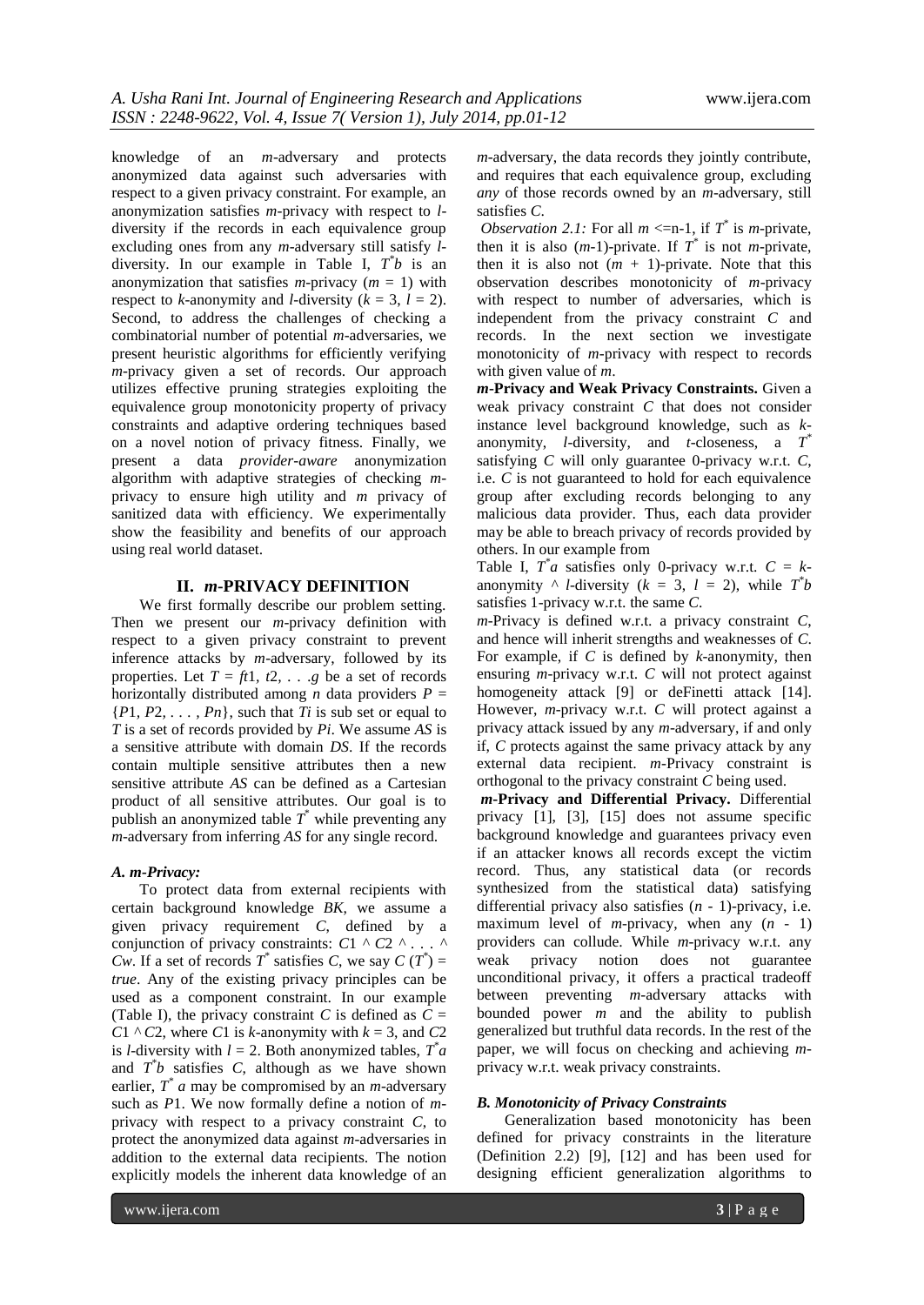satisfy a privacy constraint  $([11], [16], [9], [12])$ . In this paper we will refer to it as *generalization monotonicity*.

*Definition 2.2:* (GENERALIZATION MONOTONICITY OF A PRIVACY CONSTRAINT [9], [12]) A privacy constraint *C* is generalization monotonic if and only if for any set of anonymized records  $T^*$  satisfying  $C$ , all its further generalizations satisfy *C* as well. Generalization monotonicity assumes that original records *T* have been already anonymized and uses them for further generalizations. In this paper, we also introduce more general, record-based definition of monotonicity in order to facilitate the analysis and design of efficient algorithms for checking *m*-privacy.

*Definition2.3 :*( EQUIVALENCE GROUP MONOTONICITY OF A PRIVACY CONSTRAINT, EG MONOTONICITY) A privacy constraint *C* is EG monotonic if and only if any set of anonymized records  $T^*$  satisfies  $C$ , then all supersets of *T*<sup>∗</sup> with the same QI attribute satisfy EG monotonicity is more restrictive than generalization monotonicity. If a constraint is EG monotonic, it is also generalization monotonic. But vice versa does not always hold. *k*-Anonymity and *l*-diversity that requires *l* distinct values of sensitive attribute in an equivalence group are examples of EG monotonic constraints, which are also generalization monotonic. Entropy *l*-diversity [9] and *t*-closeness [12] are examples of generalization monotonic constraints that are not EG monotonic at the same time. For example, consider a subset of two anonymized records with 2 different sensitive values satisfying entropy *l*-diversity  $(l = 2)$ , i.e. distribution of sensitive attribute values in the group is uniform. Entropy *l*diversity is not EG monotonic because it will not hold if we add a record that will change the distribution of sensitive values (and entropy) significantly. However, it is generalization monotonic because it will still hold if any other subgroup satisfying entropy *l*-diversity (*l* = 2) is added (generalized) into the first subgroup. *Observation*  2.2: If all constraints in a conjunction  $C = C1 \wedge C2 \wedge$ . *. . ^ Cw* are EG monotonic, then the constraint *C* is EG monotonic. Similar observation holds for generalization monotonicity. In our example, *C* is defined as a conjunction of *k*-anonymity and *l*diversity. Since both of them are EG monotonic [9], *C* is EG monotonic.

*Theorem 2.1: m*-Privacy with respect to a constraint *C* is EG monotonic if and only if *C* is EG monotonic. Due to limited space, the proof of this theorem has been moved to our technical report [17]. This theorem and its proof holds also when applied for generalization monotonicity. Note that monotonicity in this theorem is defined with respect to records and not *m*. *Observation 2.3:* If a constraint *C* is EG monotonic, then the definition of *m*-privacy w.r.t. *C* 

(Definition 2.1) may be simplified.  $T* = A(T)$ satisfies *m*-privacy w.r.t. *C*, if and only if,

 $8I \cdot P$ ,  $|I| = m$ , *C* is monotonic, *C* (*A*(*T*\*TI*)) = *true* Indeed, for an EG monotonic *C*, if a coalition *I*  cannot breach privacy, then any sub-coalition with fewer records cannot do so either (Definition 2.3). Unfortunately, generalization monotonicity of *C* is not sufficient for the simplification presented in this observation.

# **III. VERIFICATION OF** *m***-PRIVACY**

Checking whether a set of records satisfies *m*privacy creates a potential computational challenge due to the combinatorial number of *m*-adversaries that need to be checked. In this section, we first analyze the problem by modeling the checking space. Then we present heuristic algorithms with effective pruning strategies and adaptive ordering techniques for efficiently checking *m*-privacy for a set of records w.r.t. an EG monotonic privacy constraint *C*.

*A. Adversary Space Enumeration* Given a set of *nG* data providers, the entire space of *m* adversaries (*m* varying from 0 to *nG -* 1) can be represented using a lattice shown in Figure 2. Each node at layer *m* represents an *m*-adversary of a particular combination of *m* providers. The number of all possible *m*adversaries is equal to (*nG m* ) . Each node has parents (children) representing their direct super- (sub-) coalitions. For simplicity the space is also represented as a *diamond*, where a horizontal line corresponds to all *m*-adversaries with the same *m*  value, the bottom node corresponds to 0-adversary (external data recipient), and the top line to (*nG -* 1) adversaries.



Fig. 2. *m*-Adversary space.

In order to verify *m*-privacy w.r.t. a constraint *C*  for a set of records, we need to check *C* for the records excluding any subset of records owned by any *m*-adversary. When *C* is EG monotonic, we only need to check *C* for the records excluding all records from any *m*-adversary (Observation 2.3). For example, in Figure 2, given  $m = 2$ , all coalitions that need to be checked are represented by question marks. If *C* is EG monotonic, then it is sufficient to check only the question marks on the horizontal line. Given an EG monotonic constraint, a *direct*  algorithm can sequentially generate all possible ( *nG m*) *m*-adversaries and then check privacy of the corresponding remaining records. The complexity is then determined by  $\binom{nG_m}{m}$ . In the worst-case scenario, when  $m = nG/2$ , the number of checks is equal to the central binomial coefficient ( $_{nG}$ <sup> $_{nG}/^{nG}/2$ </sup>). In the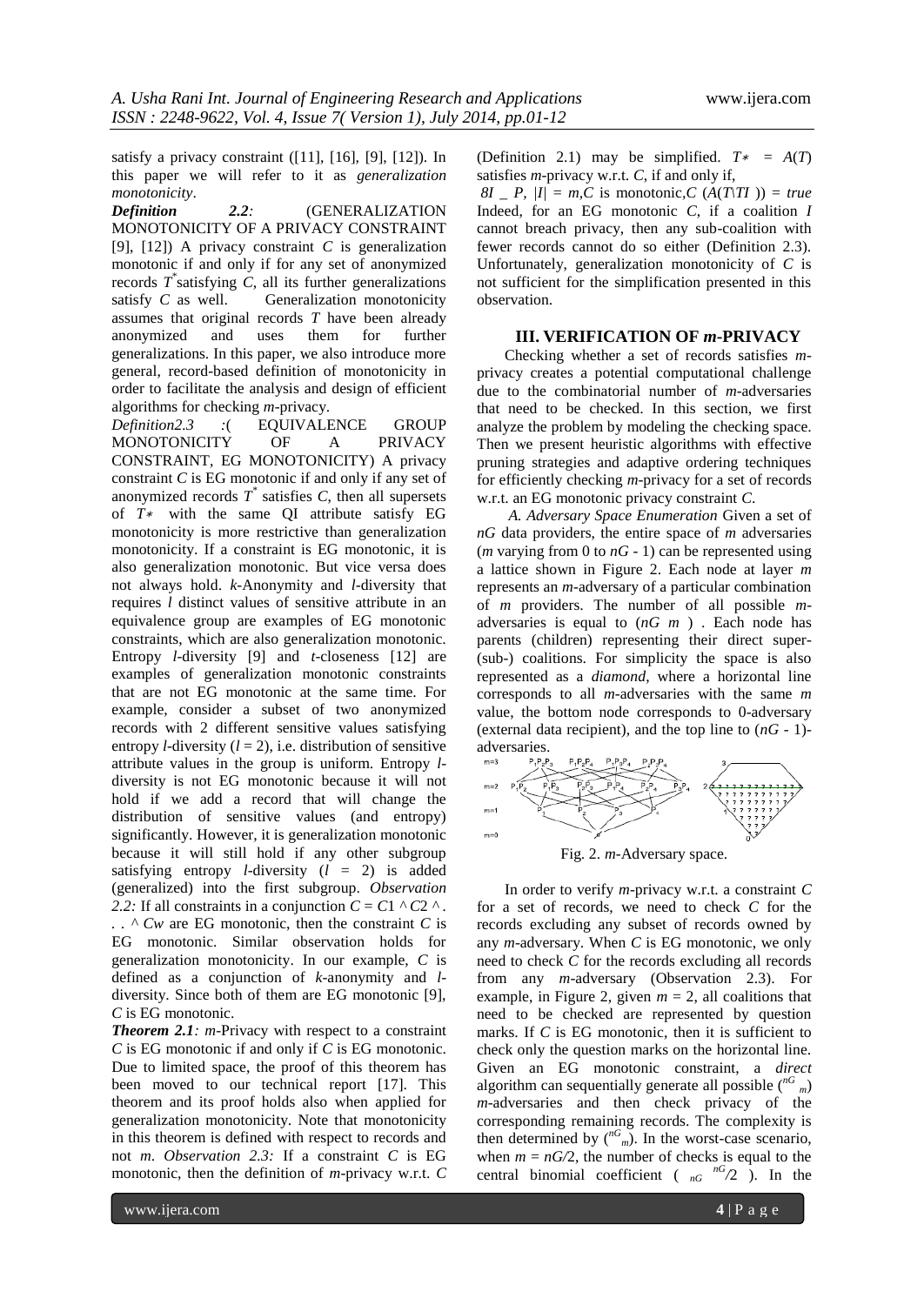remainder of this section, we will focus on the EG monotonic case and present heuristic algorithms for efficiently checking *m*-privacy.

#### *B. Heuristic Algorithms*

The key idea of our heuristic algorithms is to efficiently search through the adversary space with effective pruning such that not all *m*-adversaries need to be checked. This is achieved by two different pruning strategies, an adversary ordering technique, and a set of search strategies that enable fast pruning.

**Pruning Strategies.** The pruning strategies are possible thanks to the EG monotonicity of *m*-privacy (Observations 2.1, 2.3). If a coalition is not able to breach privacy, then all its sub coalitions will not be able to do so and hence do not need to be checked (downward pruning). On the other hand, if a coalition is able to breach privacy, then all its super-coalitions will be able to do so and hence do not need to be checked (upward pruning). In fact, if a sub-coalition of an *m*-adversary is able to breach privacy, then the upward pruning allows the algorithm to terminate immediately as the *m*-adversary will be able to breach privacy (*early stop*). **Figure 3** illustrates the two pruning strategies where + represents a case when a coalition does not breach privacy and otherwise.

**Adaptive Ordering of Adversaries.** In order to facilitate the above pruning in both directions, we adaptively order the coalitions based on their attack powers (Figure 4). This is motivated by the following observations. For downward pruning, supercoalitions of *m*-adversaries with limited attack powers are preferred to check first as they are less likely to



Fig. 3. Pruning strategies for *m*-privacy check.

breach privacy and hence increase the chance of downward pruning. In contrast, sub-coalitions of *m*adversaries with significant attack powers are preferred to check first as they are more likely to breach privacy and hence increase the chance of upward pruning (early-stop).





To quantify privacy fulfillment by a set of records, which is used to measure the attack power of a coalition and privacy of remaining records (used to facilitate the anonymization, which we will discuss in next section), we introduce the privacy fitness score w.r.t. *C* for a set of records.

*Definition 3.1:* (PRIVACY FITNESS SCORE) Privacy fitness *FC* for a set of records *T*<sup>∗</sup> is a level of the fulfillment of the privacy constraint *C*. A privacy fitness score is a function *f* of privacy fitness with values greater or equal to 1 only if  $C(T^*) = true$ ,

 $scoreF_c(T^*) = f(FC1(T^*), FC2(T^*), \ldots,$ *FCw*(*T\**))

In our setting, *C* is defined as *k*-anonymity *^ l*diversity. The privacy fitness score can be defined as a weighted average of the two fitness scores with *α 2*  (0, 1). When  $C(T*)$  = *false*, *scoreFC*( $T*)$  =  $max(1 \square \epsilon, FC(T*))$ , where  $\epsilon$  is small. In our example *scoreFC* is defined as follow:

$$
scoreF_{C1 \cap C2}(T^*) = (1-\alpha) \cdot \frac{T^*}{K} + \alpha \frac{[\text{tr}[AS] \cdot \text{tr}[\tau^*]]}{l} \tag{1}
$$

The attack power of a coalition can be then measured by the privacy fitness score of the records jointly contributed by its members, as the higher the privacy fitness score, the more likely they will be able to breach the privacy for the remaining records in a group after removing their own records. In order to maximize the benefit of both pruning strategies, the super-coalitions of *m*-adversaries are generated in the order of ascending fitness scores (ascending attack powers), and the sub-coalitions of *m*adversaries are generated in the order of descending fitness scores (descending attack powers) (Figure 4). Now we present several heuristic algorithms that use different search strategies, and hence utilize different pruning. All of them use the adaptive ordering of adversaries to enable fast pruning.

**The Top-Down Algorithm.** The *top-down* algorithm checks the coalitions in a top-down fashion using downward pruning, starting from (*nG -* 1)-adversaries and moving down until a violation by an *m*-adversary is detected or all *m*-adversaries are pruned or checked.

**The Bottom-Up Algorithm.** The *bottom-up*  algorithm checks coalitions in a bottom up fashion using upward pruning, starting from 0-adversary and moving up until a violation by any adversary is detected (*early-stop*) or all *m*-adversaries are checked.

**The Binary Algorithm.** The *binary* algorithm, inspired by the binary search algorithm, checks coalitions between  $(nG \square 1)$ - adversaries and *m*adversaries and takes advantage of both upward and downward prunings (**Figure 5, Algorithm 1**). The goal of each iteration is to search for a pair *Isub* and *Isuper*, such that *Isub* is a direct sub-coalition of *Isuper* and *Isuper* breaches privacy while *Isub* does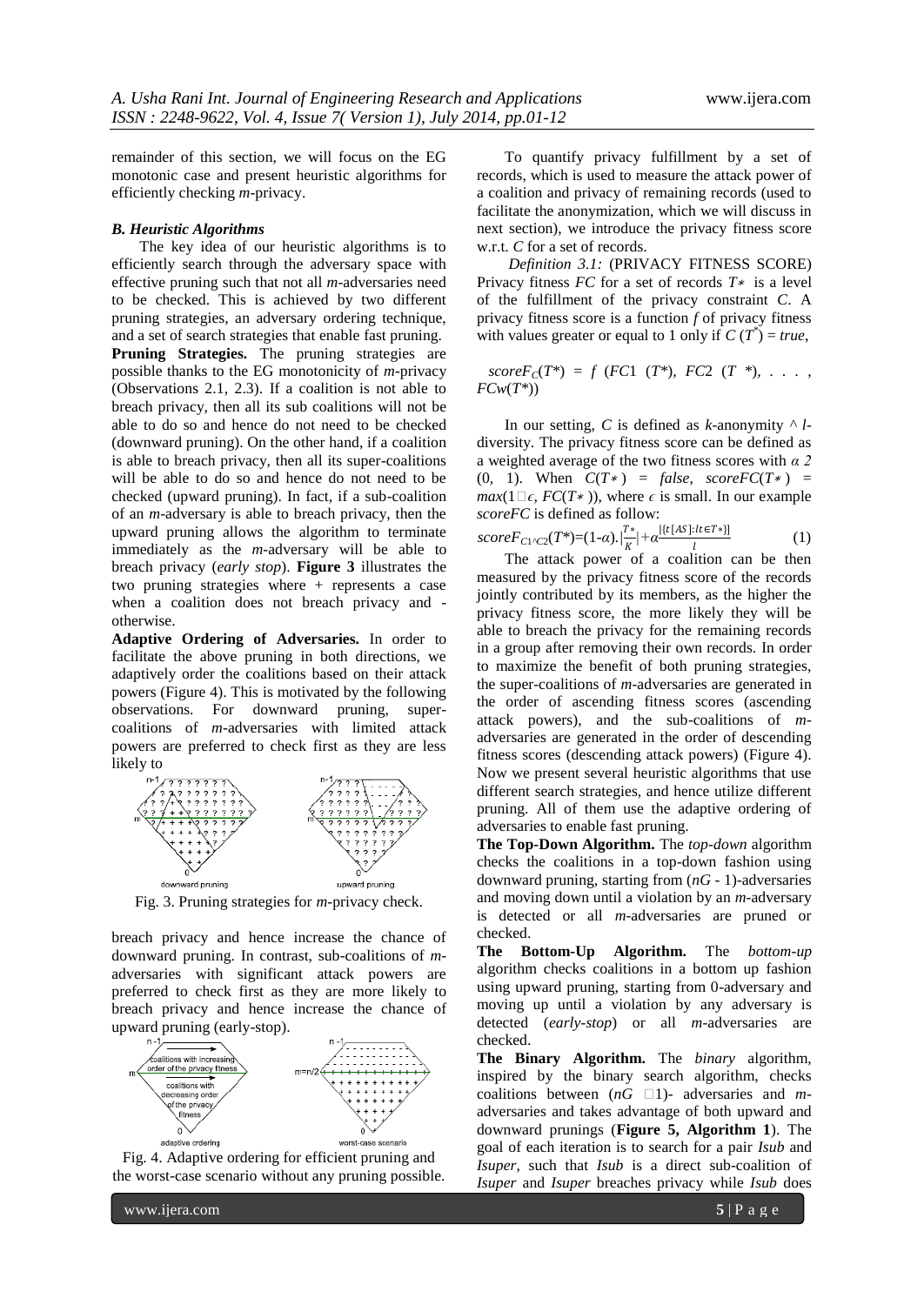| not. Then Isub and all its sub-coalitions are pruned                      |  |  |  |  |  |  |  |
|---------------------------------------------------------------------------|--|--|--|--|--|--|--|
| (downward pruning), Isuper and all its<br>super-                          |  |  |  |  |  |  |  |
| coalitions are pruned (upward pruning) as well.                           |  |  |  |  |  |  |  |
| Algorithm 1: The binary verification algorithm                            |  |  |  |  |  |  |  |
| <b>Data:</b> A set of records T provided by $P1$ ; : : : ; PnG,           |  |  |  |  |  |  |  |
| a monotonic privacy                                                       |  |  |  |  |  |  |  |
| constraint C, a privacy fitness scoring function                          |  |  |  |  |  |  |  |
| scoreF and the <i>m</i> value                                             |  |  |  |  |  |  |  |
| <b>Result:</b> true if $T^*$ is <i>m</i> -private, <i>false</i> otherwise |  |  |  |  |  |  |  |
| 1 begin                                                                   |  |  |  |  |  |  |  |
| sites = sort_sites( $P$ , increasing order,<br>2                          |  |  |  |  |  |  |  |
| scoreF)                                                                   |  |  |  |  |  |  |  |
| 3<br>use_adaptive_order_generator(sites, m)                               |  |  |  |  |  |  |  |
| while is_m-privacy_verified( $T^*$ , $m$ ) = false<br>$\overline{4}$      |  |  |  |  |  |  |  |
| do                                                                        |  |  |  |  |  |  |  |
| 5<br>$Isuper = next\_coalition_of_size(n)$                                |  |  |  |  |  |  |  |
| $-1)$                                                                     |  |  |  |  |  |  |  |
| 6<br>if privacy_is_breached_by( <i>Isuper</i> )                           |  |  |  |  |  |  |  |
| then                                                                      |  |  |  |  |  |  |  |
| 7<br>continue                                                             |  |  |  |  |  |  |  |
| 8<br><i>Isub</i><br>next sub-<br>$=$                                      |  |  |  |  |  |  |  |
| coalition_of(Isuper;m)                                                    |  |  |  |  |  |  |  |
| if privacy_is_breached_by(Isub)<br>9                                      |  |  |  |  |  |  |  |
| then                                                                      |  |  |  |  |  |  |  |
| 10<br>return <i>false</i> //early stop                                    |  |  |  |  |  |  |  |
| 11<br>while is_coalition_between(Isub, Isuper) do                         |  |  |  |  |  |  |  |
| 12<br>$I = \text{next\_coalition\_between}(Isub,$                         |  |  |  |  |  |  |  |
| <i>Isuper</i> )                                                           |  |  |  |  |  |  |  |
| 13<br>if privacy_is_breached_by( $I$ ) then                               |  |  |  |  |  |  |  |
| 14<br>$Isuper = I$                                                        |  |  |  |  |  |  |  |
| 15<br>else                                                                |  |  |  |  |  |  |  |
| 16<br>$Isuh = I$                                                          |  |  |  |  |  |  |  |
| 17<br>prune_all_sub-coalitions(Isub)                                      |  |  |  |  |  |  |  |
| 18<br>prune_all_super-coalitions(Isuper)                                  |  |  |  |  |  |  |  |
| 19<br><del>return <i>true</i>-</del>                                      |  |  |  |  |  |  |  |

The search works as follows. First, it starts with (*nG -* 1)- adversaries and finds the first one that violates privacy and assigns it to *Isuper* (lines from 5 to 7). Then, it finds an *m*adversary that is a sub-coalition of *Isuper* and assigns it to *Isub* (line 8). At each step, a new coalition *I* : *Isub \_ I \_ Isuper* (such that *jIj* = *|Isuper|*+*|Isub|* 2 ; line 12) is checked (line 13).

If *I* violates privacy, then *Isuper* is updated to *I* (line 14). Otherwise, *Isub* is updated to *I* (line 16). It continues until

the direct parent-child pair *Isuper* and *Isub* are found (line 11). Then both upward and downward prunings

are performed (lines 17 and 18) and the algorithm moves to the next iteration. The algorithm stops with the same criteria as the top down algorithm (line 4).



Fig. 5. The *binary* verification algorithm.

**Adaptive Selection of Algorithms.** Each of the above algorithms focuses on different search strategy, and hence utilizes different pruning. Which algorithm to use is largely dependent on the characteristics of a given group of providers?. Intuitively, the privacy fitness score (Equation 1), which quantifies the level of privacy fulfillment of records, may be used to select the most suitable verification algorithm. The higher the fitness score of *attacked* records, the more likely *m*-privacy will be satisfied, and hence a topdown algorithm with downward pruning will significantly reduce the number of adversary checks. We utilize such an adaptive strategy in the anonymization algorithm (discussed in the next section) and will experimentally compare and evaluate different algorithms in the experiment section.

#### *C. Time Complexity*

In this section, we derive the time complexity for the *m* privacy verification algorithms. Since the algorithms involve multiple checks of privacy constraint *C* used to define *m* privacy for various combinations of records, we assume that each check of *C* takes a constant time. Formally, it can be modeled by an oracle, which performs the check for given records in *O* (1) time. All the above verification algorithms have the same worst case scenario (Figure 4), in which all super-coalitions of *m* adversaries violate privacy, while all sub-coalitions of *m*-adversaries do not. Hence neither adaptive ordering nor pruning strategies are useful. The *direct*  algorithm will check exactly  $\binom{nG}{m}$  *m*-adversaries before confirming *m*-privacy, where *nG* is the number of data providers contributing to the group. This is the minimal number of privacy verifications for this scenario and any other algorithm will execute at least that many privacy checks. The *bottom-up*  algorithm will check 0-adversary (external data recipient) up to all *m*-adversaries, which requires Σ *m*  $\sum_{i=0}^{n}$   $\binom{nG}{i}$  *i*) *checks.* The *top-down* algorithm will check all (*nG -* 1)-adversaries to all *m*adversaries, which requires  $\sum^{nG-1}$  *i*=*m* (*nG i*) = *O (n <sup>n</sup>G−*1*−m G*) checks. The *binary* algorithm will run  $\binom{nG}{m}$  iterations and within each  $O(\log (nG - m))$ privacy checks. Thus, the total time complexity is *O*  (*nm G* log (*nG -m*)).

The average time complexity analysis is more involved. The average time complexity is strongly correlated with value of *m* for all algorithms. For each of them the lower bound of the average time complexity is  $O(nG)$ . The upper bound of the average time complexity is different for each algorithm, that is *O* ((3*/*2)*nG*) for *top-down*, *O*(2*nGn−*1*=*2*G*) for both *bottom up* and *direct*, and *O* (2*nG* log2 *nG nG*) for *binary*. Thus, adapting *m*-privacy verification strategy to domain settings is crucial to achieve, on average, a low runtime. The analysis details are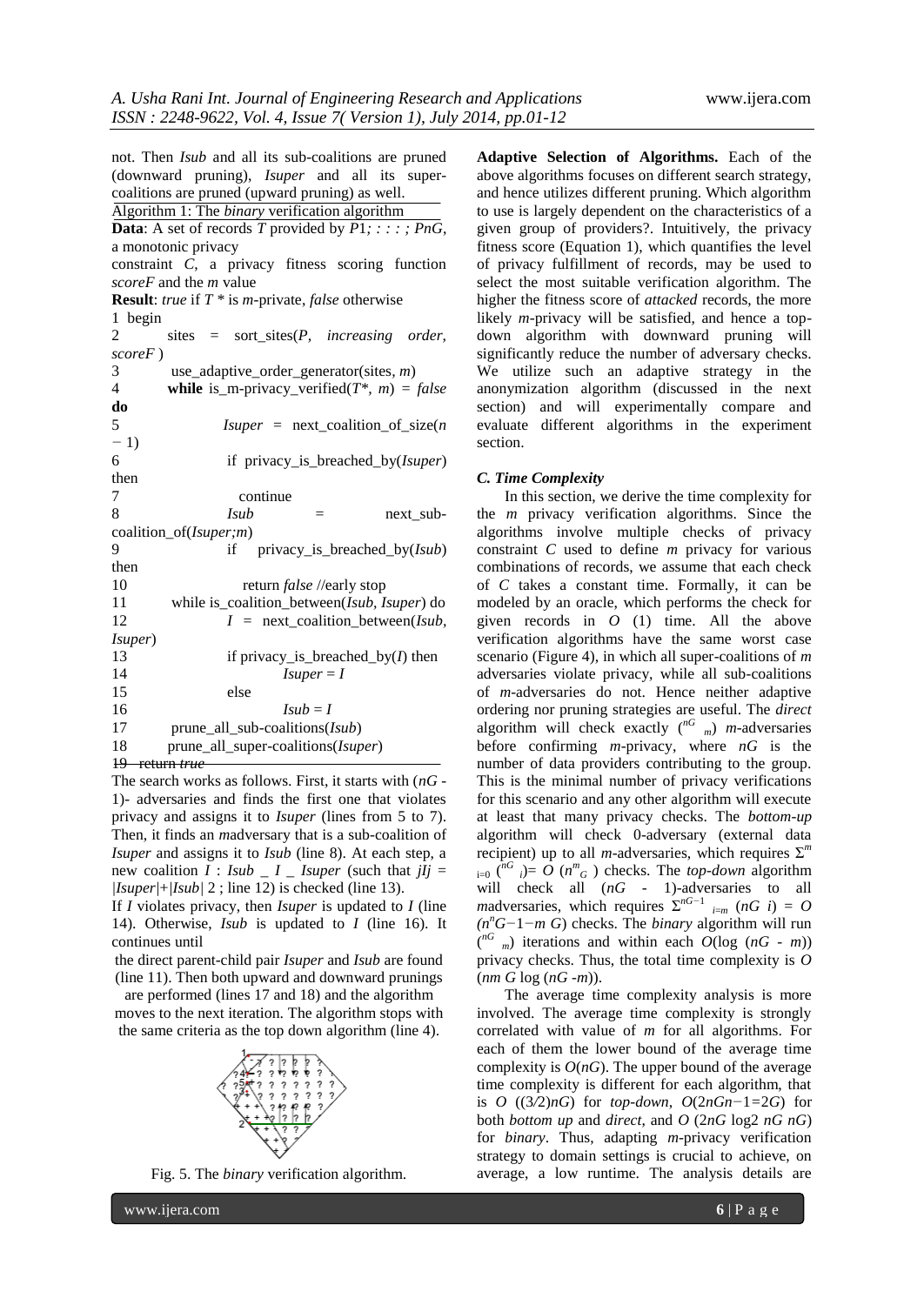omitted in this paper due to space restrictions. Please refer to our technical report [17] for how we derived the bounds.

## **IV. ANONYMIZATION FOR** *m***-PRIVACY**

After defining the *m*-privacy verification algorithm, we can now use it in anonymization of a horizontally distributed dataset to achieve *m*-privacy. In this section, we will present a baseline algorithm, and then our approach that utilizes a data provideraware algorithm with adaptive *m*-privacy checking strategies to ensure high utility and *m*-privacy for anonymized data. Since we have shown that *m*privacy with respect to a generalization monotonic constraint is generalization monotonic (Theorem 2.1), most existing generalization-based anonymization algorithms can be modified to achieve *m*-privacy – every time a set of records is tested for a privacy constraint *C*, we check *m*-privacy w.r.t. *C* instead. As a baseline algorithm to achieve *m*-privacy, we adapted the multidimensional Mondrian algorithm [16] designed for *k*-anonymity. A main limitation of such a simple adaptation is that groups of records are formed *oblivious* of the data providers, which may result in over-generalization in order to satisfy *m*privacy. We introduce a simple and general algorithm based on the Binary Space Partitioning (BSP) (Algorithm 2). Similar to the Mondrian algorithm, which is also an example of BSP algorithms, it recursively chooses an attribute to split data points in the multidimensional domain space until the data cannot be split any further while satisfying *m*-privacy w.r.t. *C*. However, the algorithm has three novel features: 1) it takes into account the data provider as an additional dimension for splitting; 2) it uses the privacy fitness score as a general scoring metric for selecting the split point; 3) it adapts its *m*-privacy verification strategy for efficient verification. The pseudo code for our *provider-aware* anonymization algorithm is presented in Algorithm 2. We describe the algorithm details with respect to the novel features below.

Algorithm 2: The *provider-aware* algorithm. **Data**: A set of records  $T = \cup n$  *j*=1 *Tj* provided by *{P*1*; P*2*; : : : ; Pn}*, a set of QI attributes  $Ai$  ( $i = 1$ ;  $\therefore$   $\therefore$   $q$ ),  $m$ , a privacy constraint *C* **Result**: Anonymized *T* ∗ that satisfies *m*-privacy w.r.t. *C* 1 **begin** 2  $\pi = get\_splitting\_points\_for\_attributes(Ai)$ 3  $\pi =$   $\pi U$ get\_splitting\_point\_for\_providers(*A*0) 4  $\pi' = \{ ai \in \_ ; i \in \{0; 1; \dots; q\} :$ are\_both\_split\_subpartitions\_m-private(*T; ai*)*}* 5 **if** π*′ is ϕ*then

6  
\n
$$
T^* = T^*U
$$
 generalize\_all\_QIs (T)  
\n
$$
T
$$
  
\n
$$
Aj = \text{choose\_splitting\_attribute}(T, C, \pi')
$$
  
\n
$$
T
$$

*′*)  $(T'r, T'l) = \text{split}(T, Aj)$ 10 Run recursively for *T′l* and *T'r*

∗

*′ r*

**Provider-Aware Partitioning.** The algorithm first generates all possible splitting points,  $\pi$ , for QI attributes and data providers (line 2 and 3 of Algorithm 2). In addition to the multidimensional QI domain space, we consider the data provider or data source of each record as an additional attribute of each record, denoted as *A*0. For instance, each data record *t* contributed by data provider *P*1 in our example (Table I) will have  $t[A0] = P1$ . Introducing this additional attribute in our multi-dimensional space adds a new dimension for partitioning. Using *A*0 to split data points decreases number of providers in each partition and hence increases the chances that more sub-partitions will be *m*-private and feasible for further splits. This leads to more splits resulting a more precise view of the data and have a direct impact on the anonymized data utility. To find the potential split point along this dimension, we can impose a total order on the providers, e.g. sorting the providers alphabetically or based on the number of records they provide, and find the splitting point that partitions the records into two approximately equal groups.

**Adaptive** *m***-privacy verification.** *m*-Privacy is then verified for all possible splitting points and only those satisfying *m-*privacy are added to a candidate set  $\pi'$  (line 4). In order to minimize the time, our algorithm adaptively selects an *m-*privacy verification strategy using the fitness score of the partitions. Intuitively, in the early stage of the anonymization algorithm, the partitions are large and likely *m*private. A *top-down* algorithm, which takes advantage of the downward pruning, may be used for fast verification. However, as the algorithm continues, the partitions become smaller, the downward pruning is less likely and the *top-down*  algorithm will be less efficient. A *binary* algorithm or others may be used instead to allow upward pruning. We experimentally determine the threshold of privacy fitness score for selecting the best verification algorithm and verify the benefit of this strategy. Privacy Fitness Score Based Splitting Point Selection. Given a non-empty candidate set *π′*  (Algorithm 2), we use the privacy fitness score (Definition 3.1) defined in the previous section and choose the best splitting point (line 8). Intuitively, if the resulting partitions have higher fitness scores, they are more likely to satisfy *m*-privacy with respect

www.ijera.com **7** | P a g e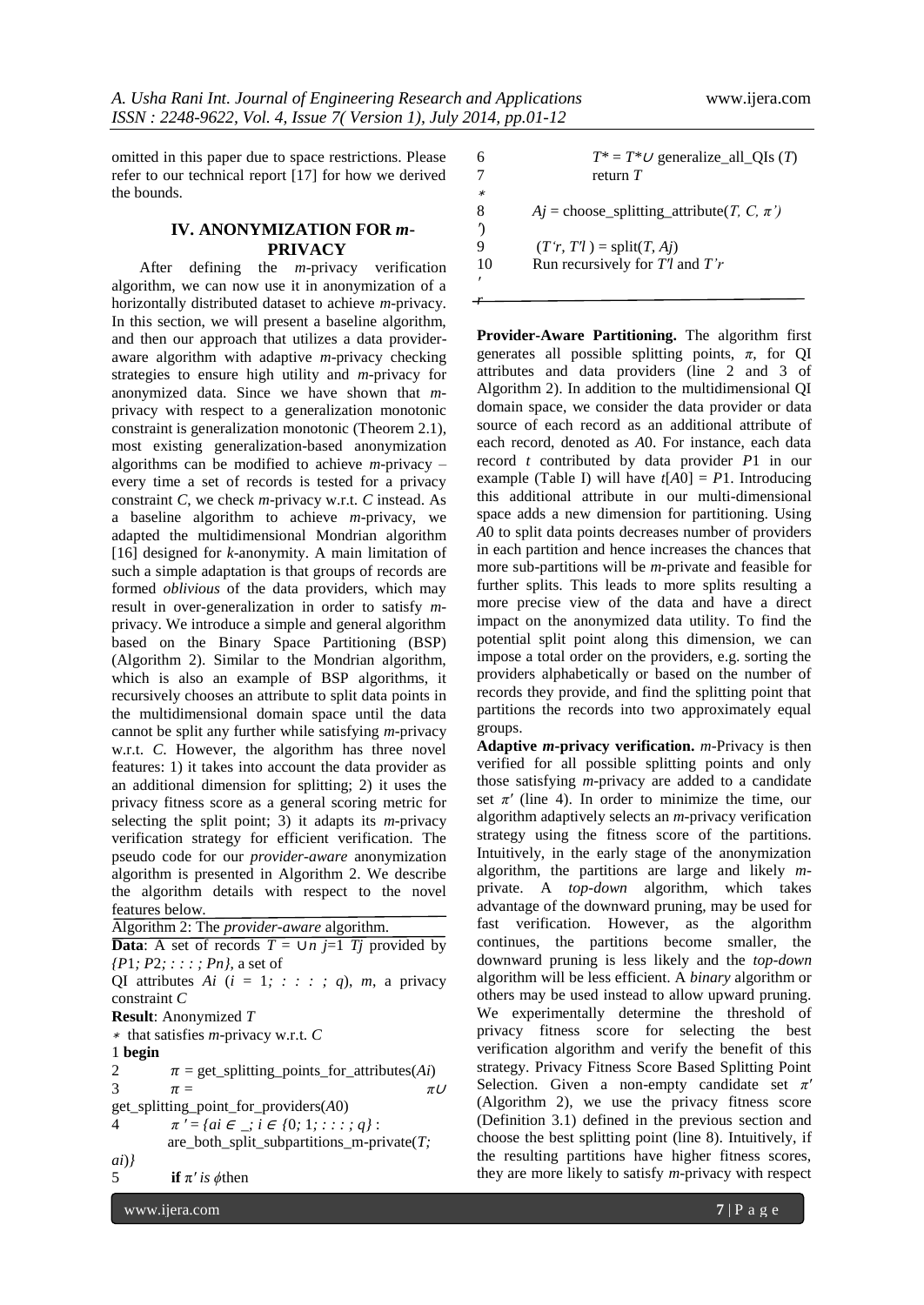to the privacy constraint and allow for further splitting. We note that the fitness score does not have to be exactly the same function used for adaptive ordering in *m*-privacy check. For example, if we use Equation 1, the weight parameter used to balance fitness values of privacy constraints, should have, most likely, different value. The algorithm then splits the partition and runs recursively on each subpartition (line 9 and 10).

#### **V. EXPERIMENTAL RESULTS**

We present two sets of experiment results with the following goals: 1) to compare and evaluate the different *m*-privacy verification algorithms given a set of records, and 2) to evaluate and compare the proposed anonymization algorithm for a given dataset with the baseline algorithm in terms of both utility and efficiency.

#### *A. Experiment Setup*

We used combined training and test sets of the Adult dataset2. Records with missing attribute values have been removed.

2The Adult dataset has been prepared using the Census database from 1994,

<http://archive.ics.uci.edu/ml/datasets/Adult>

All remaining 45,222 records have been used in all experiments. The *Occupation* has been chosen as a sensitive attribute *AS*. This attribute has 14 distinct values. Data are distributed among *n* data providers *P*1*, P*2*, . . . , Pn* such that their distribution follows a uniform or exponential distribution. We observe similar results for both of them and only report those for the exponential distribution in the paper.

The privacy constraint *C* is defined by *k*anonymity [11] and *l*-diversity [9]. *C* is EG monotonic (Definition 2.3). We note again *m*-privacy is orthogonal to the privacy constraint being used in its definition. Both *m*-privacy verification and anonymization use privacy fitness scores, but with different values of the weight parameter *α*. Values of *α* can be defined in a way that reflects restrictiveness of privacy constraints. The impact of the weight parameter to overall performance was experimentally investigated and values of  $\alpha$  for the most efficient runs have been chosen as defaults. All experiment and algorithm parameters, and their default values are listed in Table II.

| <b>Name</b>        | <b>Description</b>                                  | <b>Verification</b> | <b>Anonymization</b> |
|--------------------|-----------------------------------------------------|---------------------|----------------------|
| $\alpha$           | Weight paramter                                     | 0.3                 | 0.8                  |
| $\boldsymbol{m}$   | Power of $m$ -privacy                               |                     |                      |
| $\boldsymbol{n}$   | Total number of data providers                      |                     | 10                   |
| $n_G$              | Number of data providers<br>contributing to a group | 15                  |                      |
|                    | Total number of records                             |                     |                      |
| $\left T_G\right $ | Number of records in a group                        | ${150, 750}$        |                      |
| k                  | Parameter of $k$ -anonymity                         | 50                  | 30                   |
|                    | Parameter of L-diversity                            |                     |                      |

TABLE II

EXPERIMENT PARAMETERS AND DEFAULT VALUES.

 All experiments have been performed on Sun Microsystems SunFire V880 with 8 CPUs, 16 GB of RAM, and running Solaris 5.10.

# *B. m-Privacy Verification*

 The objective of the first set of experiments is to evaluate the efficiency of different algorithms for *m*privacy verification given a set of records *TG* with respect to the previously defined privacy constraint *C*.

**Attack Power.** In this experiment, we compared the different *m*-privacy verification heuristics against different attack powers. We used two different groups of records with relatively small and large average number of records per data provider, respectively. Figure 6 shows the runtime with varying *m* for different heuristics for the two groups.



Fig. 6. Runtime (logarithmic scale) vs. *m*.

The first group counts 150 records and has a small average fitness score per provider (equal to 0*.*867), which reflects a high probability of privacy breach by a large *m*-adversary. For almost all values of *m* the *binary* algorithm achieves the best performance due to its efficient upward and downward pruning. However, the *top-down*  algorithm is comparable with *binary* for *m > nG/*2. The second group counts 750 records and has a larger average fitness score per provider (equal to 2*.*307). Therefore intuitively, it is very unlikely that a coalition of adversaries will be able to breach privacy and the downward pruning can be applied often. This intuition is confirmed by results, which show that the *top-down* algorithm is significantly better than other heuristics. Since the remaining algorithms do not rely so much on the downward pruning, they have to perform an exponential number of checks. We can also observe a clear impact of *m* when *m \_ nG/*2 incurs the highest cost.

**Number of Contributing Data Providers.** In this experiment, we analyzed the impact of contributing data providers (*nG*) on the different algorithms for the small and large group respectively. Figure 7 shows the runtime of different heuristics with varying number of contributing data providers *nG*.



Fig. 7. Runtime (logarithmic scale) vs. number of data providers.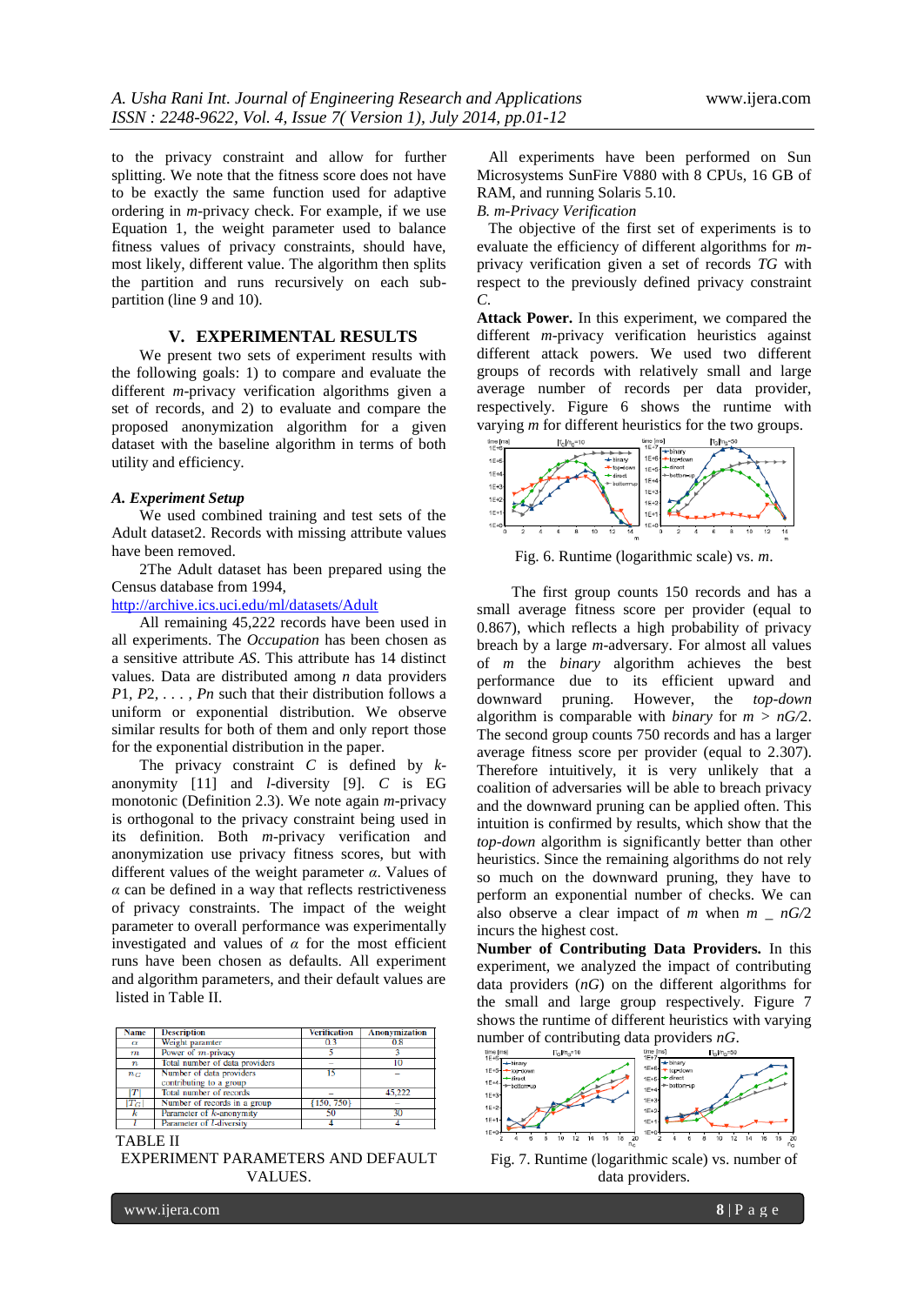We observe that increasing the number of contributing data providers has different impacts on different algorithms in the two group settings. In the first group, where the average number of records per provider is small, the execution time for each algorithm grows exponentially. In this case the set of records has a low privacy fitness score and is very vulnerable to attacks from *m*-adversaries. Adding more providers will exponentially increase the domain of possible *m*-adversaries. Similar trend is found for the large group with higher number of records per provider and for *binary*, *direct*, and *bottom-up* algorithms. However, for the *top-down*  algorithm runtime stays low despite the number of providers. This is due to its effective use of downward pruning. In our experiment the *top-down*  algorithm runtime was very short and a no trend is recognized.

**The Average Number of Records Per Provider.** In this experiment, we systematically evaluated the impact of average number of records per provider  $(|TG|/nG)$  on the efficiency of the algorithms. Figure 8 shows runtime with varying |*TG|/nG* (*nG* is constant while *|TG|* is being hanged) for different heuristics. We observe that for groups with small average number of records per provider, both *direct*  and *bottom-up* algorithms are very efficient as the group is likely to violate *m*-privacy. For groups with larger average number of records per provider, i.e. when  $|TG|/nG \geq 15$ , the *top-down* algorithm outperforms others.

**Figure 8** also presents the runtime with varying average fitness score of contributing providers.



Fig. 8. Runtime vs. |*TG|/nG* and average fitness score of providers.

In fact, they are linearly correlated (squared correlation coefficient  $R2 = 0.97$ ,  $scoreF = 0.04$ .  $|TG|/nG + 0.33$  due to the definition of our privacy fitness score.

 When a set of records is large, i.e. values of *|TG|* and

*|TG|/nG* are high, then its privacy fitness will be high as well. Greater values of the fitness score for a set of records indicates that its adversaries are less likely to breach privacy and the downward pruning is more likely to happen for a big set of adversaries. Applying pruning as early as possible significantly reduces computation time (Figure 8).

**Adaptive Strategy**. Based on the above results, we used the following parameters for the adaptive *m*privacy checking strategy used in our anonymization experiments. If the average fitness score of contributing providers in a group is less than 0*.*85  $(|TG|/nG < 15)$ , we used the *binary* algorithm, while for other cases the *top-down* was our choice. *C. Anonymization for* m*-Privacy*

 This set of experiments compares our *provideraware* algorithm with the *baseline* algorithm and evaluates the benefit of provider-aware partitioning as well as the adaptive *m*privacy verification on utility of the data as well as efficiency. To evaluate the utility of the anonymized data, we used the query error metric similar to prior work (e.g. [18], [19]). 2,500 queries have been randomly generated and each query had *qd* predicates *pi*, defining a range of a randomly chosen quasi identifier, where *qd 2*[2*, q*2]and *q* is the number of quasi identifier attributes.

SELECT *t* FROM *T*<sup>∗</sup> WHERE *p*1 AND . . .AND *pqd*;

Query error is defined as the difference in the results coming from anonymized and original data.

> **Attack Power.** We first evaluated and compared the two algorithms with varying attack power *m*. **Figure 9** shows the runtime with varying *m* for the two algorithms respectively. We observe that the *provideraware* algorithm significantly outperforms the *baseline* algorithm. This fact may look counter intuitive at the first glance – our algorithm considers one more candidate splitting point at each iteration, thus the execution time should be higher. However, in each iteration of the *provider-aware*  algorithm, the additional splitting point along data providers, if chosen, reduces the number of providers represented in a subgroup and hence reduces *m*-privacy verification time significantly (as observed in **Figure 7**). In contrast, the *baseline*  algorithm preserves the average number of providers in each subgroup, which incurs a high cost for *m*-privacy verification. As expected, both algorithms show a peak cost when  $m \approx n/2$ .



Fig. 9. Runtime (logarithmic scale) and the query error for different powers of *m*-privacy.

**Figure 9** shows also the query error of the two algorithms with varying *m*. Intuitively, a higher attack power *m* should increase the query error as the data need to be generalized further to satisfy *m*privacy. Our intuition is confirmed by the result of the *baseline* algorithm, but is disproved for the *provider-aware* algorithm. The constant values of the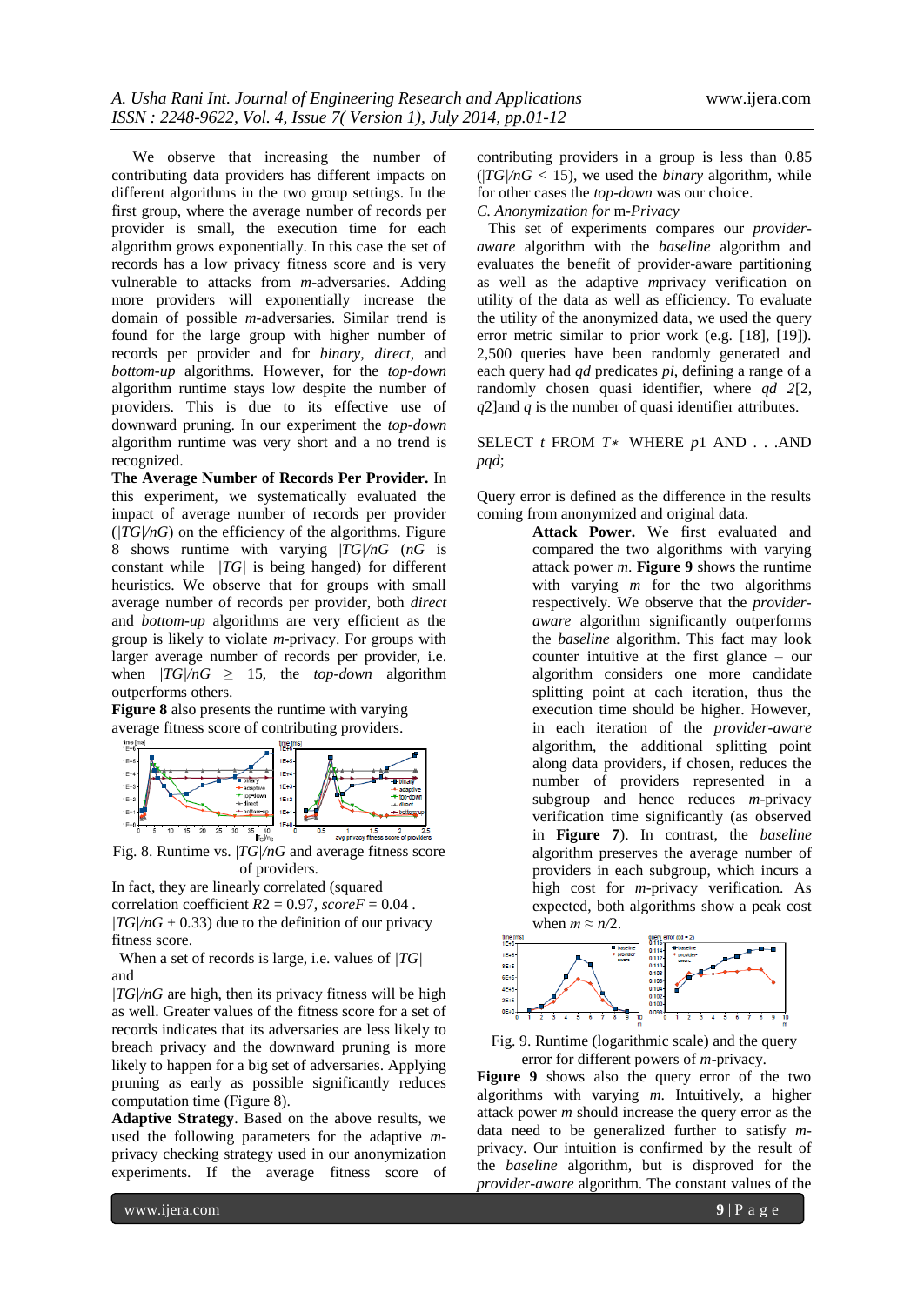query error looks counter intuitive, but can be explained. The *baseline* algorithm, oblivious of the provider information, results in more generalized anonymized groups with increasing *m*. In contrast, the *provider-aware* algorithm, taking into account the data providers, will result in groups with smaller number of contributing providers (on average 1 for *k*   $= 15$ ), hence can maintain a more precise view of the data and significantly outperforms the *baseline*  algorithm. Thus, the query error may increase with *m*  eventually, but it will not be as significant growth as for the *baseline* algorithm. Number of Data Records. This set of experiments evaluates the impact of total number of records in the dataset. Figure 10 shows the runtime and query error with varying number of records for both anonymization algorithms. As expected, the runtime for both algorithms grows with the number of records. However, the *baseline*  algorithm has a higher growth rate than the *provideraware* algorithm. This difference is due to the significantly reduced *m*-privacy verification time in our algorithm, which splits the data providers and thus reduces the number of providers represented in a group. In addition, the query error is at the same rate for both algorithms.





**Adaptive** *m***-Privacy Verification.** In this experiment, we evaluated the benefit of the adaptive selection of *m*-privacy verification algorithms. Figure 11 compares the runtime of adaptive anonymization algorithm with two other *m*-privacy checking strategies with varying *|T|* and constant *nG*. For small values of *|T|*, the algorithm using adaptive verification strategy follows the *binary* and then the *top-down* algorithms, as we expected. However, for values of  $|T| > 300$ , our algorithm outperforms the non-adaptive strategies. The reason is that anonymization of a large number of records requires verification of *m*-privacy for many subgroups of different sizes. Adapting to such variety of groups is crucial for achieving high efficiency.



Fig. 11. Runtime of adaptive and non-adaptive *m*privacy verifications vs. *jTj* (log-log scale). **Impact of Privacy Constraints**. We also performed a set of experiments evaluating the impact of the privacy constraints on the utility of data using anonymization algorithms for *m-*privacy. In our experiments, the constraint is defined as a conjunction of *k*-anonymity and *l*-diversity. Figure 12 shows runtime and query errors with varying privacy constraint restrictiveness (varying *k* and *l*). Query error values are relative and dependent from selectiveness of queries. Query error values are different for different queries, but our algorithm will always have the same or lower error comparing to the baseline.



Fig. 12. Runtime and the query error vs. *k* in *k*anonymity and *l* in *l*-diversity used in *m*-privacy.

As expected, increasing *k* causes more records in each equivalence group and higher query error. Varying *l* changes quality of anonymization results in an non-monotonic way that depends on the distribution of sensitive values in the dataset. However, execution times are shorter for decreasing *k* or *l* values because less partitions are created.

### **VI. RELATED WORK**

Privacy preserving data analysis and publishing has received considerable attention in recent years [1], [2], [3]. Most work has focused on a single data provider setting and considered the data recipient as an attacker. A large body of literature [2] assumes limited background knowledge of the attacker and defines privacy using relaxed *adversarial* notion [9] by considering specific types of attacks. Representative principles include *k*-anonymity [10], [11], *l*-diversity [9], and *t*-closeness [12]. Few recent works have modeled the instance level background knowledge as corruption and studied perturbation techniques under these weak privacy notions [20]. In the distributed setting

we studied, since each data holder knows its own records, the *corruption* of records is an inherent element in our attack model and is further complicated by the collusive power of the data providers. On the other hand, differential privacy [1], [3] is an unconditional privacy guarantee for statistical data release or data computations. While providing a desirable unconditional privacy guarantee, non-interactive data release with differential privacy remains an open problem. Many different anonymization algorithms have been introduced so far including Datafly [21], Incognito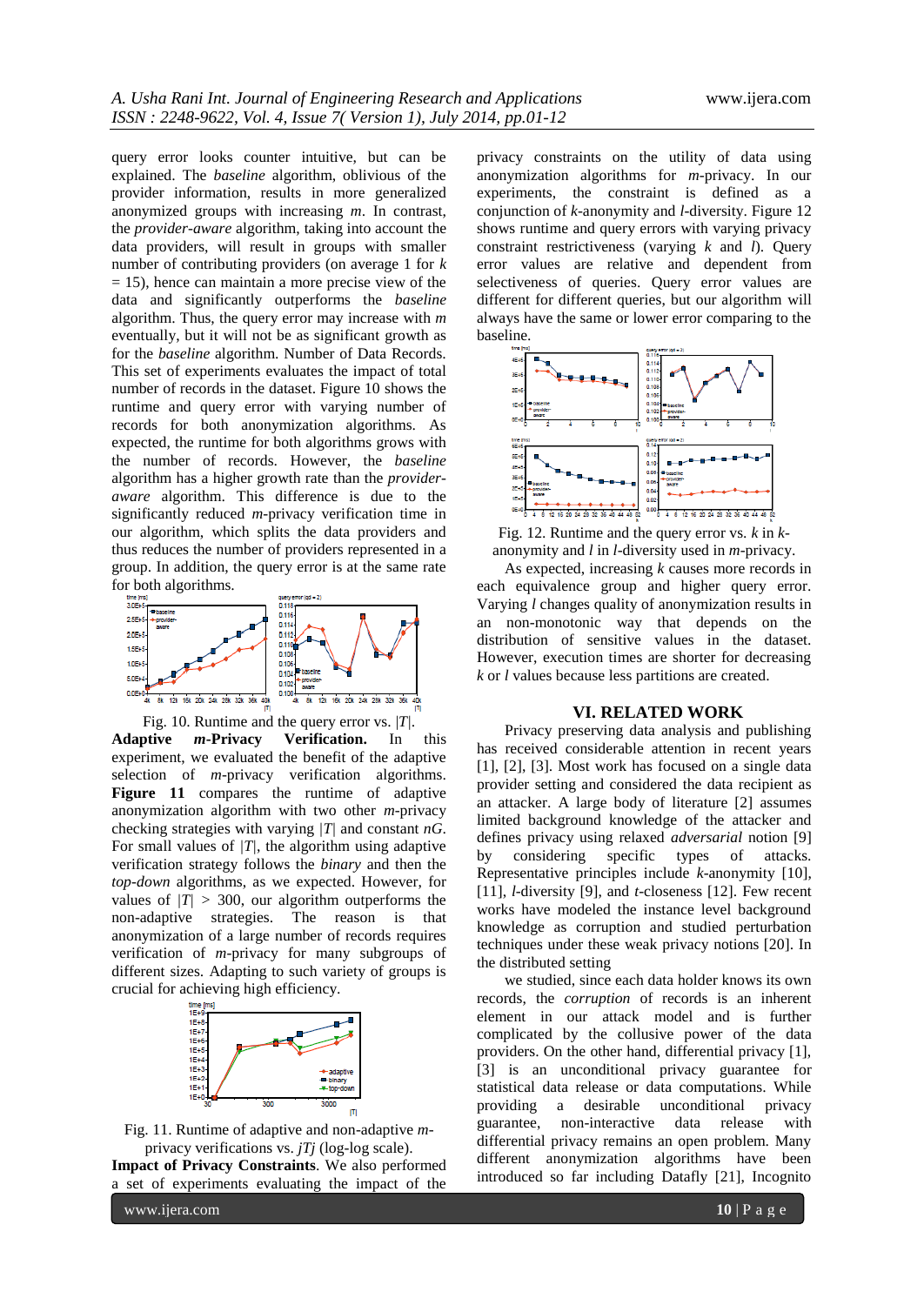[22], and Mondrian [16]. In our research we considered the Mondrian algorithm as a baseline because its efficiency and extensibility. There are some work focused on anonymization of distributed data. [5], [6], [23] studied distributed anonymization for vertically partitioned data using *k*-anonymity. Zhong et al. [24] studied classification on data collected from individual *data owners* (each record is contributed by one data owner)

while maintaining *k*-anonymity. Jurczyk et al. [25] proposed a notion called *l'*-site-diversity to ensure anonymity for data providers in addition to privacy of the data subjects. Mironovet al. [26] studied SMC techniques to achieve differential privacy. Mohammed et al. [4] proposed SMC techniques for anonymizing distributed data using the notion of *LKC*privacy to address high dimensional data. Our work is the first that considers data providers as potential attackers in the collaborative data publishing setting and explicitly models the inherent instance knowledge of the data providers as well as potential collusion between them for any weak privacy.

## **VII. CONCLUSIONS**

In this paper, we considered a new type of potential attackers in collaborative data publishing – a coalition of data providers, called *m*-adversary. To prevent privacy disclosure by any *m*-adversary we showed that guaranteeing *m*-privacy is enough. We presented heuristic algorithms exploiting equivalence group monotonicity of privacy constraints and adaptive ordering techniques for efficiently checking *m*-privacy. We introduced also a *provider-aware*  anonymization algorithm with adaptive *m*-privacy checking strategies to ensure high utility and *m*privacy of anonymized data. Our experiments confirmed that our approach achieves better or comparable utility than existing algorithms while ensuring *m*-privacy efficiently. There are many remaining research questions. Defining a

proper privacy fitness score for different privacy constraints is one of them. It also remains a question to address and model the data knowledge of data providers when data are distributed in a vertical or ad-hoc fashion. It would be also interesting to verify if our methods can be adapted to other kinds of data such as set-valued data.

## **VIII. ACKNOWLEDGMENTS**

This work is supported by a Cisco Research Award. The authors would also like to thank the anonymous reviewers for their valuable comments and suggestions to improve the quality of the paper.

#### **REFERENCES**

[1] C. Dwork, "*Differential privacy: a survey of results,*" in *Proc. of the 5th Intl. Conf. on* 

*Theory and Applications of Models of Computation*, 2008, pp. 1–19.

- [2] B. C. M. Fung, K. Wang, R. Chen, and P. S. Yu, "*Privacy-preserving data publishing: A survey of recent developments*," *ACM Comput. Surv.*, vol. 42, pp. 14:1–14:53, June 2010.
- [3] C. Dwork, "*A firm foundation for private data analysis*," *Commun. ACM*, vol. 54, pp. 86–95, January 2011.
- [4] N. Mohammed, B. C. M. Fung, P. C. K. Hung, and C. Lee, "*Centralized and distributed anonymization for highdimensional healthcare data*," *ACM Transactions on Knowledge Discovery from Data (TKDD)*, vol. 4, no. 4, pp. 18:1–18:33, October 2010.
- [5] W. Jiang and C. Clifton, "*Privacypreserving distributed k-anonymity*," in *Data and Applications Security XIX*, ser. Lecture Notes in Computer Science, 2005, vol. 3654, pp. 924–924.
- [6] W. Jiang and C. Clifton, "*A secure distributed framework for achieving kanonymity*," *VLDB J.*, vol. 15, no. 4, pp. 316–333, 2006.
- [7] O. Goldreich, *Foundations of Cryptography: Volume 2, Basic Applications*. Cambridge University Press, 2004.
- [8] Y. Lindell and B. Pinkas, "*Secure multiparty computation for privacy preserving data mining,*" *The Journal of Privacy and Confidentiality*, vol. 1, no. 1, pp. 59–98, 2009.
- [9] A. Machanavajjhala, J. Gehrke, D. Kifer, and M. Venkitasubramaniam, "*l-diversity: Privacy beyond k-anonymity,*" in *ICDE*, 2006, p. 24.
- [10] P. Samarati, "*Protecting respondents' identities in microdata release*," *IEEE T. Knowl. Data En.*, vol. 13, no. 6, pp. 1010– 1027, 2001.
- [11] L. Sweeney, "*k-anonymity: a model for protecting privacy*," *Int. J. Uncertain. Fuzz.*, vol. 10, no. 5, pp. 557–570, 2002.
- [12] N. Li and T. Li, "*t-closeness: Privacy beyond k-anonymity and ldiversity*," in *In Proc. of IEEE 23rd Intl. Conf. on Data Engineering (ICDE)*, 2007.
- [13] R. Burke, B. Mobasher, R. Zabicki, and R. Bhaumik, "*Identifying attack models for secure recommendation*," in *In Beyond Personalization: A Workshop on the Next Generation of Recommender Systems*, 2005.
- [14] D. Kifer, "*Attacks on privacy and definetti's theorem,*" in *Proc. of the 35th SIGMOD Intl. Conf. on Management of Data*, 2009, pp. 127–138.